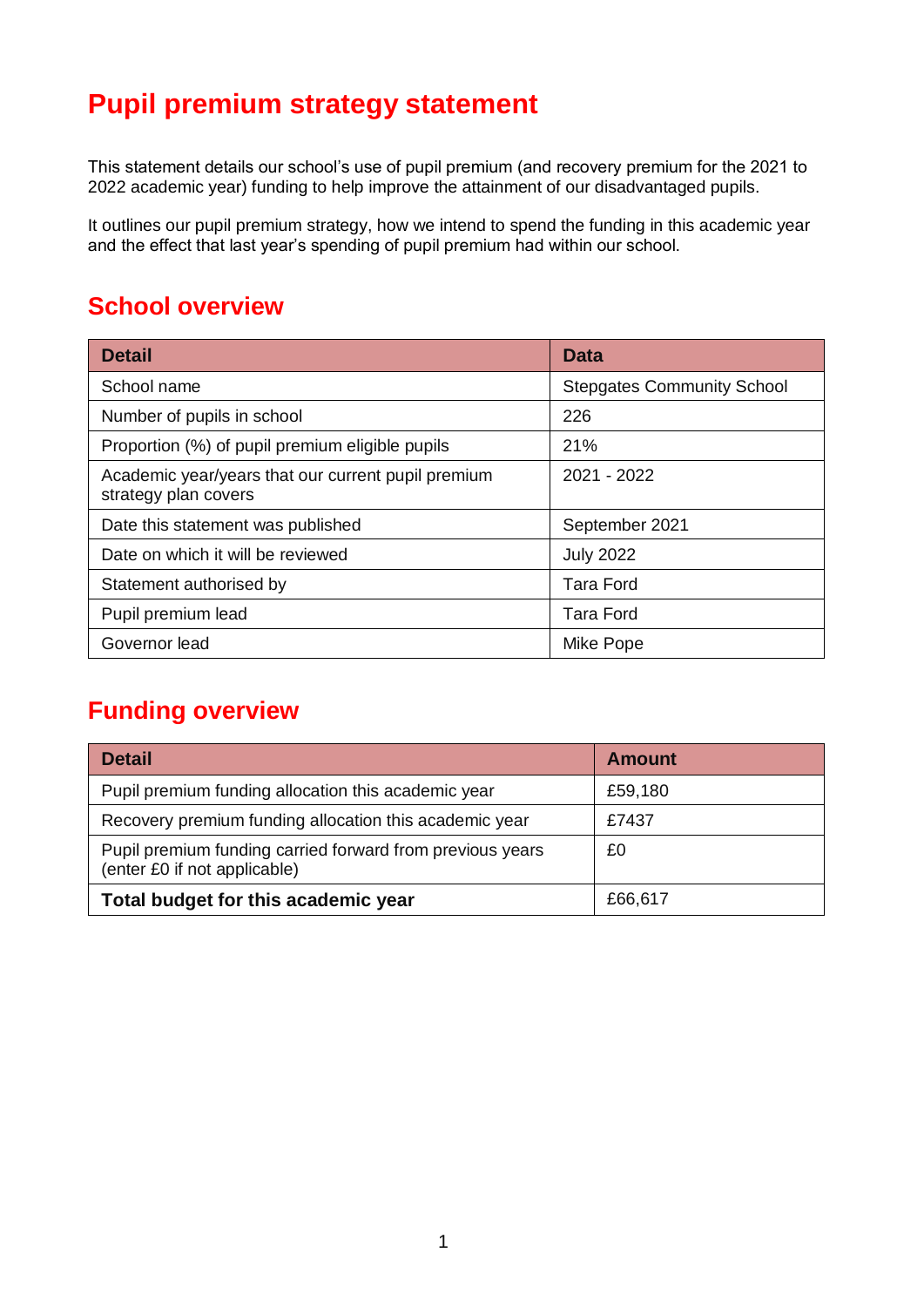# **Part A: Pupil premium strategy plan**

#### **Statement of intent**

When making decisions about using Pupil Premium funding it is important to consider the context of the school, the locality and the subsequent challenges faced. This alongside research conducted by the EEF. Common barriers to learning for disadvantaged children can be: less support at home, weak language and communication skills, lack of confidence, more frequent behaviour difficulties and attendance and punctuality issues. There may also be complex family situations that prevent children from flourishing. The challenges are varied and there is no "one size fits all".

The above has been made even worse due to disruption from COVID-19 over the last two years. This has had a further negative impact on many of our children. Many of our children are entitled to pupil premium and as evidence shows, challenges to achievement are prevalent amongst these families. Classes having to isolate from September 2020, following contact with COVID-19 caused a huge amount of missed learning. In January 2021 school was closed until March 2021 (apart from to vulnerable children and the children of critical workers) and Remote Learning took place. When the children returned to school the curriculum was adapted again, with a continued high focus on well-being. We were very aware that some of our children had not fared well during lockdown for a variety of reasons as outlined above and our aim is to now overcome these.

We believe that with the correct support all pupils can achieve their full potential, as long as the provision meets their needs. We are looking to establish, recover and rebuild over the next year in terms of wellbeing, curriculum and learning for all our children, including the more vulnerable.

Our ultimate objectives are to:

- Remove barriers to learning created by poverty, family circumstance and background
- Narrow the attainment gaps between disadvantaged pupils and their non-disadvantaged counterparts both within school and nationally
- Ensure pupils are able to read fluently and with good understanding to enable them to access the breadth of the curriculum
- Develop confidence in their ability to communicate effectively in a wide range of contexts
- Enable pupils to look after their social and emotional wellbeing and to develop resilience.
- Access a wide range of opportunities to develop their knowledge and understanding of the world

Achieving our objectives:

In order to achieve our objectives and overcome identified barriers to learning we will:

- Provide all teachers with high quality CPD to ensure that pupils access effective quality first teaching
- Provide targeted intervention and support to quickly address identified gaps in learning including the use of small group work, 1:1 tuition
- Target funding to ensure that all pupils have access to trips, residentials, first hand learning experiences & therefore provide opportunities for all pupils to participate in enrichment activities
- Provide appropriate nurture support to support pupils in their emotional and social development.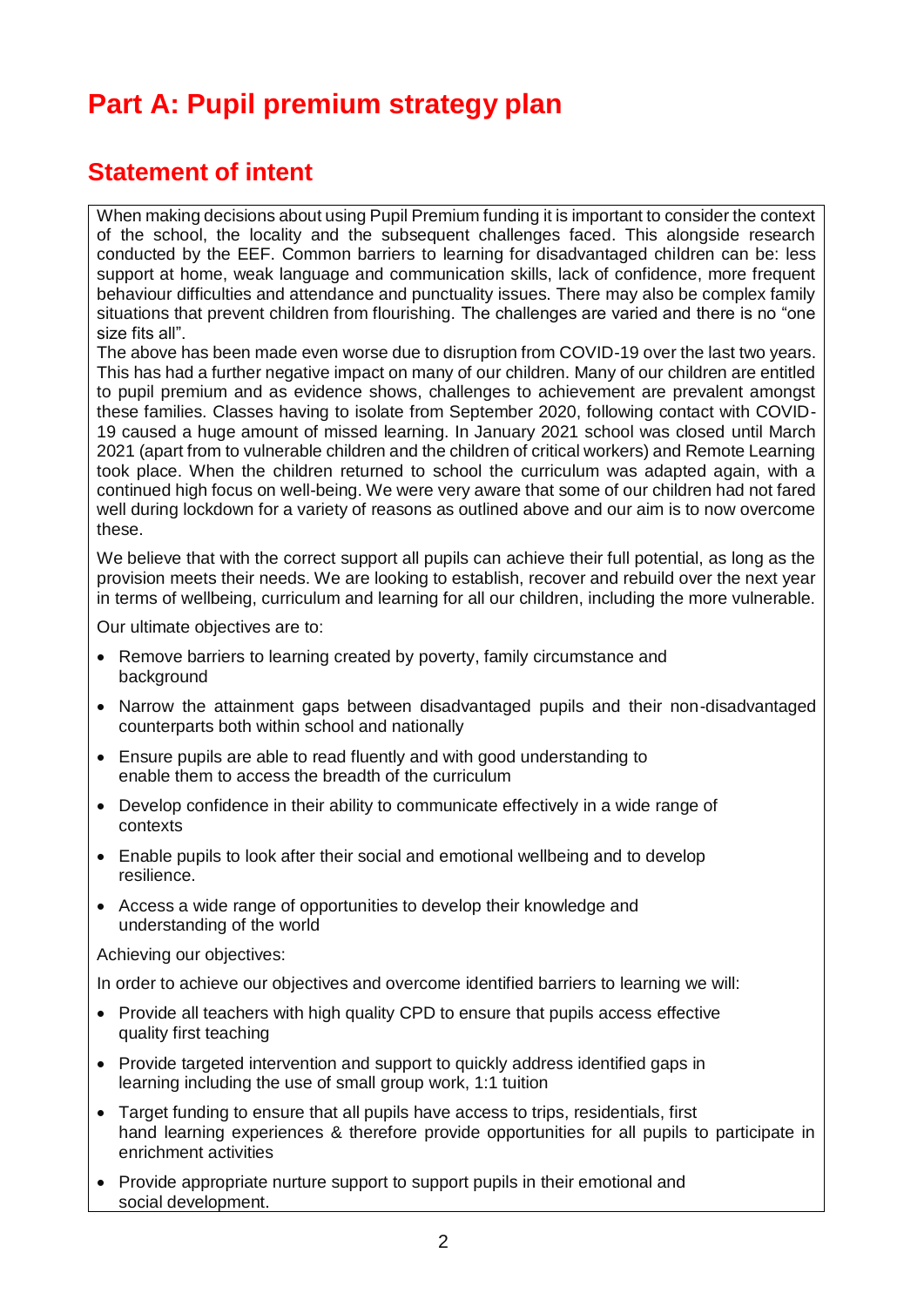This is not an exhaustive list and strategies will change and develop based on the needs of individuals.

Key Principals:

We will ensure that effective teaching, learning and assessment meets the needs of all pupils through the rigorous analysis of data. Class teachers will identify specific intervention and support for individual pupils which will be reviewed at least termly. Alongside academic support, we will ensure that those pupils who have social, emotional and mental health needs will access high quality provision from appropriately trained adults.

## **Challenges**

This details the key challenges to achievement that we have identified among our disadvantaged pupils.

| <b>Challenge</b><br>number | <b>Detail of challenge</b>                                                                                                                                                                                                                                                                                       |
|----------------------------|------------------------------------------------------------------------------------------------------------------------------------------------------------------------------------------------------------------------------------------------------------------------------------------------------------------|
| 1                          | Recovery learning needs to take place particularly for those PPG children who<br>have been most effected following school and bubble closures.                                                                                                                                                                   |
| $\overline{2}$             | Many pupils entering reception have had a lack of nursery provision. The PPG<br>is most affected. Socialisation opportunities and learning have been missed.<br>Children on entry are low in PSED. New foundation stage curriculum needs to<br>be embedded this year. Training for new members of the EYFS team. |
| 3                          | PPG are often identified as having emotional and social difficulties. This<br>prevents engagement with learning and has a detrimental effect on their<br>academic progress. These pupils need to be supported through a variety of<br>methods and resources, so that they are ready to learn.                    |
| 4                          | The behaviour of some pupils deteriorated during lockdown (including their<br>learning behaviours). Expectations need to be reset to ensure pupils engage<br>with learning and an socialise safely and inclusively.                                                                                              |
| 5                          | Pupils who are eligible for Pupil Premium are not attaining as well as other<br>pupils, particularly in reading/maths. They need to be supported to increase<br>understanding and build knowledge.                                                                                                               |
| 6                          | Attendance rates for some children from the PPG are low. This reduces their<br>school hours and causes them to miss out academically and<br>socially fall behind.<br>Persistent Absence (PA) is high amongst PPG. These parents and pupils need<br>to be specifically targeted.                                  |
| $\overline{7}$             | Pupils do not have equal access to trips and extra-curricular activities ordo not<br>have correct equipment because of poverty and family circumstances. These<br>children need to be catered for so they feel included and can access all<br>learning opportunities.                                            |

### **Intended outcomes**

This explains the outcomes we are aiming for **by the end of our current strategy plan**, and how we will measure whether they have been achieved.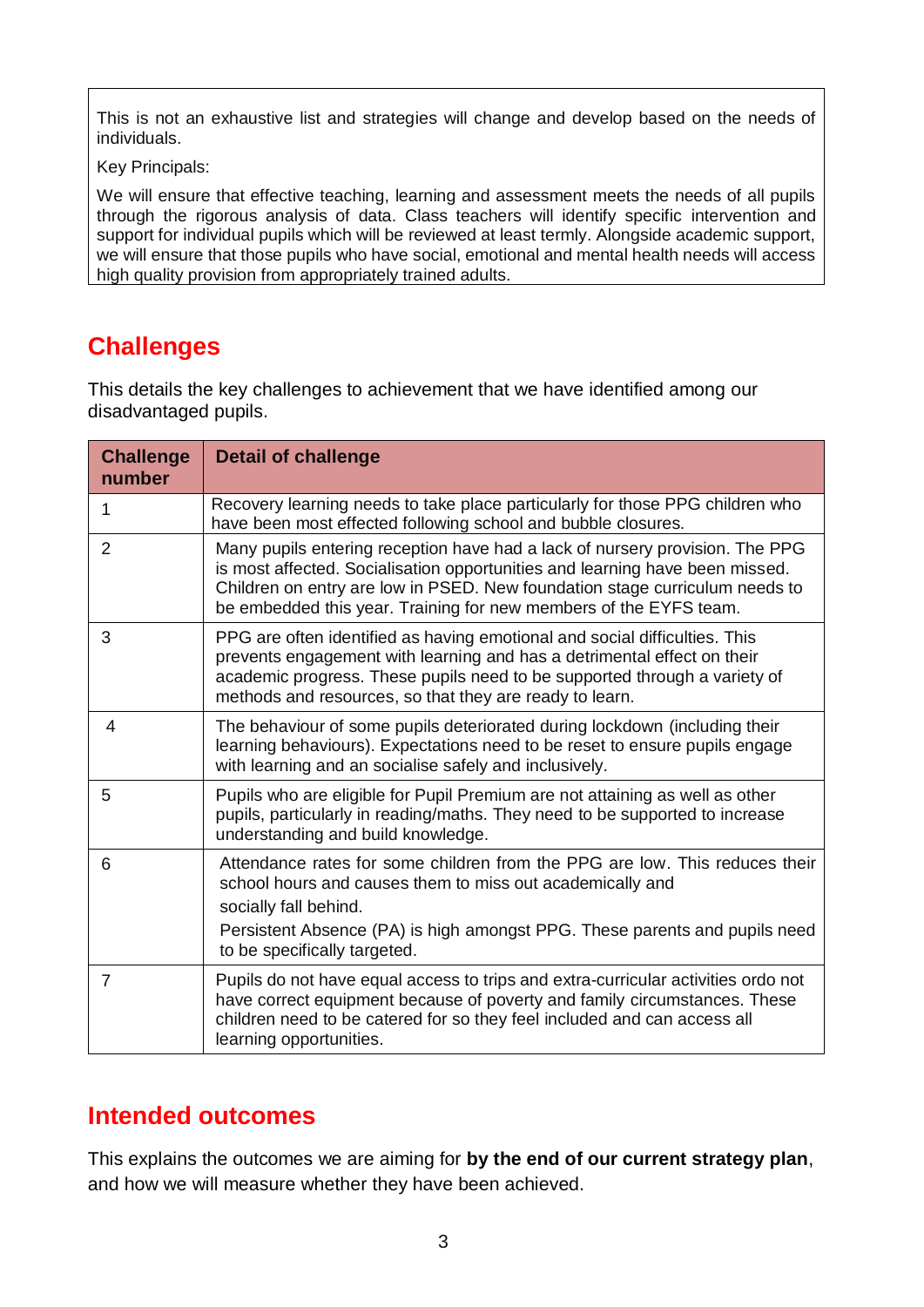| <b>Intended outcome</b>                                                                             | <b>Success criteria</b>                                                                                                                                                                                                                                                                                                                                                                                                                                                                                           |
|-----------------------------------------------------------------------------------------------------|-------------------------------------------------------------------------------------------------------------------------------------------------------------------------------------------------------------------------------------------------------------------------------------------------------------------------------------------------------------------------------------------------------------------------------------------------------------------------------------------------------------------|
| Recovery Curriculum in place, children<br>identified and interventions in place to close<br>the gap | Pupils engage well with the curriculum<br>$\bullet$<br>Tutoring is effective and efficient<br>Pupils make academic progress in<br>$\bullet$<br>specific areas missed during closure<br>The PSHE/RSE curriculum is embedded<br>and taught<br>Pupils are ready to undertake the next<br>stage of education                                                                                                                                                                                                          |
| Staff embed new EYFS curriculum. Children's<br><b>PSED</b> improves                                 | More opportunities for PSED in<br>$\bullet$<br>curriculum therefore high pupil<br>engagement                                                                                                                                                                                                                                                                                                                                                                                                                      |
| Social and Emotional needs highlighted and<br>support given                                         | Pupils' social and emotional literacy<br>$\bullet$<br>improves.<br>• Pupils are more able to engage with<br>learning and school attendance improves.<br>ELSA and class teachers report<br>improvement in attitudes<br>Specific areas of the school are well<br>resourced to support the needs of pupils<br>with social and emotional issues<br>DSLs are available to support pupils and<br>families alongside social services and<br>other outside agencies<br>HSLW supports families to help meet<br>their needs |
| General behaviour and learning behaviour re-<br>established                                         | Less incidents where senior leaders are<br>involved<br>Pupils report that they feel safe in all<br>areas in the school<br>Pupils are happy in school<br>Pupils reach their full potential                                                                                                                                                                                                                                                                                                                         |
| PPG children attainment and progress raised<br>in line with national data                           | Pupils eligible for PP make as much<br>progress as 'other' pupils across the<br>school in EYFS and in maths, reading<br>and writing.<br>Statutory tests in YR, Y1 (phonics) End of<br>KS1 SATs and KS2 SATs do not show a<br>marked difference between pupils in PPG<br>and others.<br>Teacher assessments through pupil<br>progress and class assessment do not<br>show a marked difference between pupils<br>in PPG group and others.                                                                           |
| Increased attendance rates for pupils eligible<br>for PP and lowered persistent absence.            | Reduce the number of persistent<br>$\bullet$<br>absentees among pupils eligible for PP<br>Overall PPG attendance improves and is<br>in line with others                                                                                                                                                                                                                                                                                                                                                           |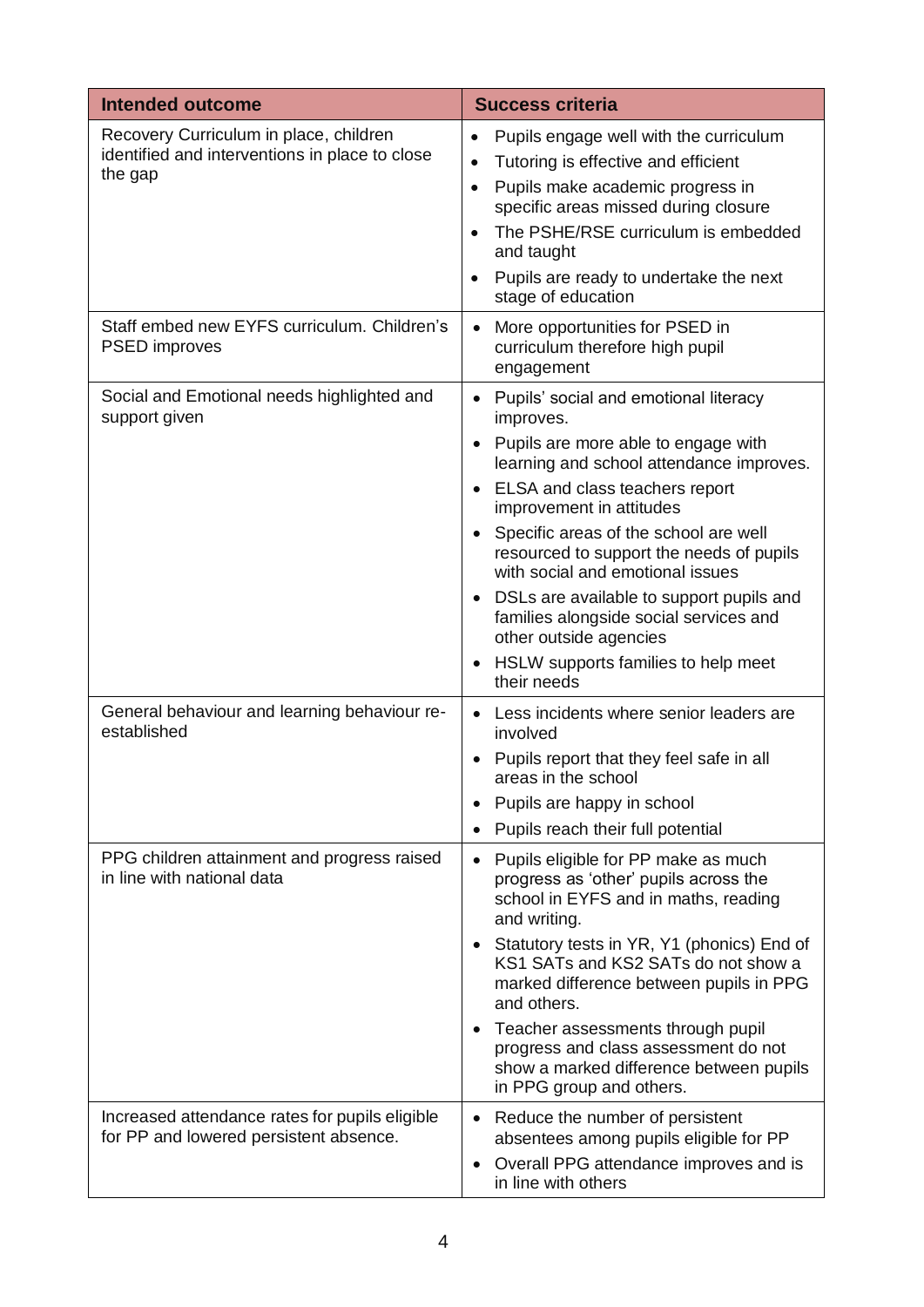| Inclusion of pupils eligible for PP in all<br>activities and opportunities | • No pupil will be excluded from taking part<br>in an event due to lack of parental funds. |
|----------------------------------------------------------------------------|--------------------------------------------------------------------------------------------|
|                                                                            | All pupils are fully equipped for school<br>and activities                                 |
|                                                                            | All pupils have an adequate amount to<br>eat within the school day.                        |
|                                                                            | All pupils will have access to technology<br>at home when required                         |

# **Activity in this academic year**

This details how we intend to spend our pupil premium (and recovery premium funding) **this academic year** to address the challenges listed above.

## **Teaching**

Budgeted cost: £4,369

| <b>Activity</b>                                                                                                                                                                         | <b>Evidence that supports this</b><br>approach                                                                                                                                                                                                                                                                                                                      | <b>Challenge</b><br>number(s)<br>addressed |
|-----------------------------------------------------------------------------------------------------------------------------------------------------------------------------------------|---------------------------------------------------------------------------------------------------------------------------------------------------------------------------------------------------------------------------------------------------------------------------------------------------------------------------------------------------------------------|--------------------------------------------|
| Purchase of<br>standardised diagnostic<br>assessments.<br>Training for staff to<br>ensure assessments<br>are interpreted and<br>administered correctly.                                 | Standardised tests can provide reliable<br>insights into the specific strengths and<br>weaknesses of each pupil to help ensure<br>they receive the correct additional<br>support through interventions or teacher<br>instruction:<br><b>Standardised tests   Assessing and</b><br><b>Monitoring Pupil Progress   Education</b><br><b>Endowment Foundation   EEF</b> | 1,5                                        |
| Purchase of 'Little<br>Wandle' programme to<br>secure stronger phonics<br>teaching for all pupils                                                                                       | Phonics approaches have a strong<br>evidence base that indicates a positive<br>impact on the accuracy of word reading<br>(though not necessarily comprehension),<br>particularly for disadvantaged pupils:<br><b>Phonics   Toolkit Strand   Education</b><br><b>Endowment Foundation   EEF</b>                                                                      | 1,5                                        |
| Enhancement of our<br>maths teaching and<br>curriculum planning in<br>line with DfE and EEF<br>guidance.                                                                                | The DfE non-statutory guidance has<br>been produced in conjunction with the<br>National Centre for Excellence in the<br>Teaching of Mathematics, drawing on<br>evidence-based approaches:                                                                                                                                                                           | 1,5                                        |
| We will fund teacher<br>release time to embed<br>key elements of<br>guidance in school and<br>to access Maths Hub<br>resources and CPD<br>(including Teaching for<br>Mastery training). | Maths_guidance_KS_1_and_2.pdf<br>(publishing.service.gov.uk)<br>The EEF guidance is based on a range<br>of the best available evidence:<br><b>Improving Mathematics in Key Stages 2</b><br>and 3                                                                                                                                                                    |                                            |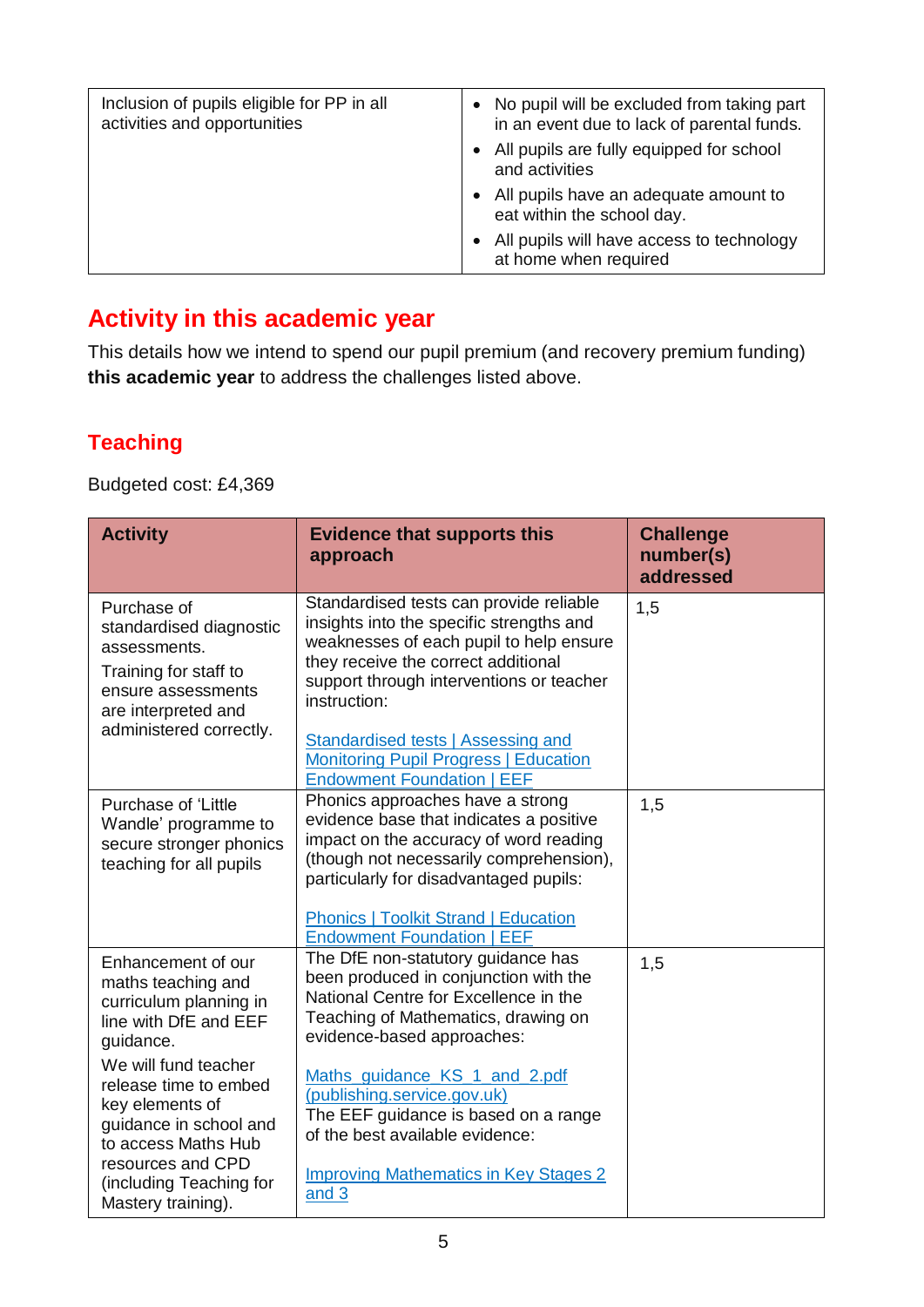| CPD in EYFS and<br>baseline screening                                      | <b>Education Endowment Foundation</b><br>evidence Key Principle 3                                                                              | $\overline{2}$ |
|----------------------------------------------------------------------------|------------------------------------------------------------------------------------------------------------------------------------------------|----------------|
| Recruitment of<br>additional LSA's for<br>small group tuition              | <b>Education Endowment Foundation</b><br>evidence<br>$+4$                                                                                      | 1, 5           |
| <b>ELSA</b> supervision and<br>counselling for pupils as<br>required       | <b>Best practice</b><br><b>Education Endowment Foundation</b><br>evidence<br>$+4$                                                              | 3              |
| Mental Health and<br>TraumaTraining<br>(separately funded by<br>DfE grant) | <b>Education Endowment Foundation SEL</b><br><b>Guidance Report</b><br><b>EEF Metacognition and Self-regulated</b><br>Learning guidance report | 2, 3           |
| CPD for teachers in<br>PSHE/RSEand<br>foundation subjects                  | Ofsted review                                                                                                                                  | 1, 4           |
| Recruitment and<br>retention                                               | <b>Best practice</b>                                                                                                                           | 1, 2, 3, 5     |

### **Targeted academic support (for example, tutoring, one-to-one support structured interventions)**

Budgeted cost: £36,856

| <b>Activity</b>                                                                                                                                                                     | <b>Evidence that supports this</b><br>approach                                                                                                                                                                                                                                                                            | <b>Challenge</b><br>number(s)<br>addressed |
|-------------------------------------------------------------------------------------------------------------------------------------------------------------------------------------|---------------------------------------------------------------------------------------------------------------------------------------------------------------------------------------------------------------------------------------------------------------------------------------------------------------------------|--------------------------------------------|
| Purchase of a<br>programme to improve<br>listening, narrative and<br>vocabulary skills for<br>disadvantaged pupils<br>who have relatively low<br>spoken language skills.            | Oral language interventions can have a<br>positive impact on pupils' language<br>skills. Approaches that focus on<br>speaking, listening and a combination of<br>the two show positive impacts on<br>attainment:<br><b>Oral language interventions   EEF</b><br>(educationendowmentfoundation.org.uk)                     | 1,5                                        |
| Whole staff training on<br>trauma, mental health,<br>emotional health,<br>attachment with the aim<br>of developing our<br>school ethos and<br>improving behaviour<br>across school. | <b>Education Endowment Foundation SEL</b><br>Guidance Report<br><b>EEF Metacognition and Self-regulated</b><br>Learning guidance report<br>Both targeted interventions and universal<br>approaches can have positive overall<br>effects:<br><b>Behaviour interventions   EEF</b><br>(educationendowmentfoundation.org.uk) |                                            |
| 1:1 support                                                                                                                                                                         | <b>Education Endowment Foundation</b><br>evidence<br>$+5$                                                                                                                                                                                                                                                                 | 1, 2, 3, 4, 5                              |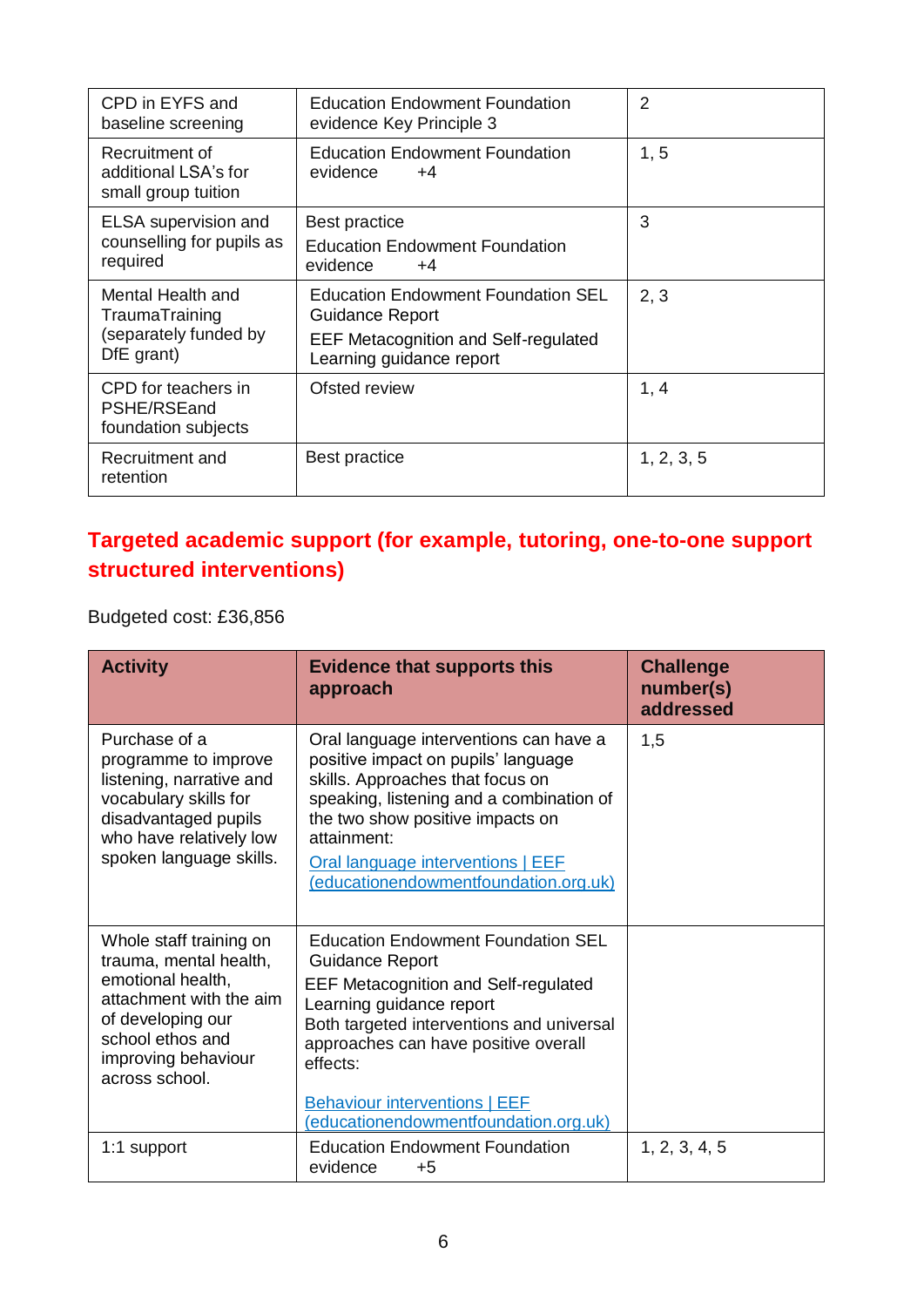| Tutoring (top up)                                                            | <b>Education Endowment Foundation</b><br>evidence<br>$+5/+4$ | 1, 2, 5    |
|------------------------------------------------------------------------------|--------------------------------------------------------------|------------|
| Interventions - ELSA,<br>Drop in counselling<br>sessions, phonic catch<br>up | <b>Education Endowment Foundation</b><br>$+4/+5$<br>evidence | 1, 2, 3, 4 |

## **Wider strategies (for example, related to attendance, behaviour, wellbeing)**

Budgeted cost: £28,400

| <b>Activity</b>                                                                                                                                                                                                                          | <b>Evidence that supports</b><br>this approach                                                                                                                                                                                 | <b>Challenge</b><br>number(s)<br>addressed |
|------------------------------------------------------------------------------------------------------------------------------------------------------------------------------------------------------------------------------------------|--------------------------------------------------------------------------------------------------------------------------------------------------------------------------------------------------------------------------------|--------------------------------------------|
| <b>Nurture Course and Boxall Profile</b><br>training and resourcing                                                                                                                                                                      | <b>Evidence from UKNurture</b><br><b>Research into Boxall Profile</b><br><b>Education Endowment</b><br><b>Foundation SEL Guidance</b><br>Report<br><b>EEF Metacognition and Self-</b><br>regulated Learning guidance<br>report | 3                                          |
| Creating and resourcing specific<br>areas in the school for emotional well-<br>being (The Nurture Room, Rainbow<br>Sensory Room, The Sensory Circuit<br>and Centenary Garden Area,<br>Reflection Area, Safe place in every<br>classroom) | <b>Education Endowment</b><br><b>Foundation SEL Guidance</b><br>Report<br><b>EEF Metacognition and Self-</b><br>regulated Learning guidance<br>report<br>Evidence from other schools<br>Best practice in SEN/D<br>schools      | 3                                          |
| Additional supervision and support at<br>break and lunchtimes                                                                                                                                                                            | <b>Education Endowment</b><br><b>Foundation SEL Guidance</b><br>Report<br><b>EEF Metacognition and Self-</b><br>regulated Learning guidance<br>report<br>Evidence gathered through<br>research at school                       | 4                                          |
| ELSA & Counsellor support and<br>provision                                                                                                                                                                                               | Internal evidence from<br>SENDCo, Class teachers,<br>ELSA, HSLW & Counsellor<br><b>Education Endowment</b><br><b>Foundation SEL Guidance</b><br>Report                                                                         | 3, 4                                       |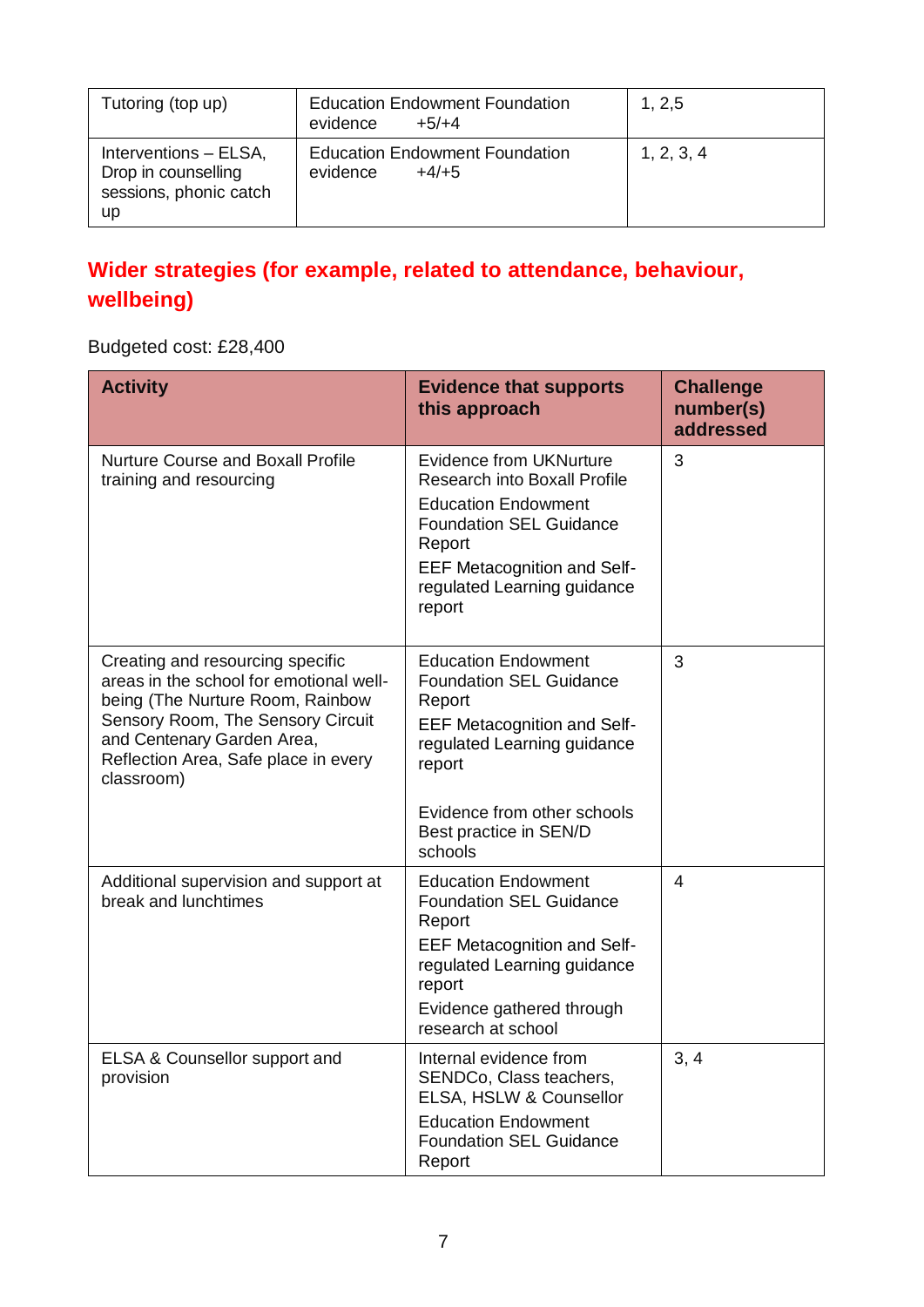|                                                                                                            | <b>EEF Metacognition and Self-</b><br>regulated Learning guidance<br>report                                                                                                                                                                 |     |
|------------------------------------------------------------------------------------------------------------|---------------------------------------------------------------------------------------------------------------------------------------------------------------------------------------------------------------------------------------------|-----|
| Inclusion – funding of trips,<br>breakfast/after school<br>club/food/uniform/milk/swimming/horse<br>riding | <b>Education Endowment</b><br><b>Foundation SEL Guidance</b><br>Report<br><b>EEF Metacognition and Self-</b><br>regulated Learning guidance<br>report<br><b>EEF Improving Social and</b><br><b>Emotional Learning in Primary</b><br>Schools | 7   |
| Engage parents and promote the<br>importance of school and learning                                        | <b>Education Endow-</b><br>mentFoundation<br>evidence<br>Internal evidence from<br>previously implemented<br>strategies.                                                                                                                    | 6/7 |

## **Total budgeted cost: £69,625 Additional funding to be taken from budget**